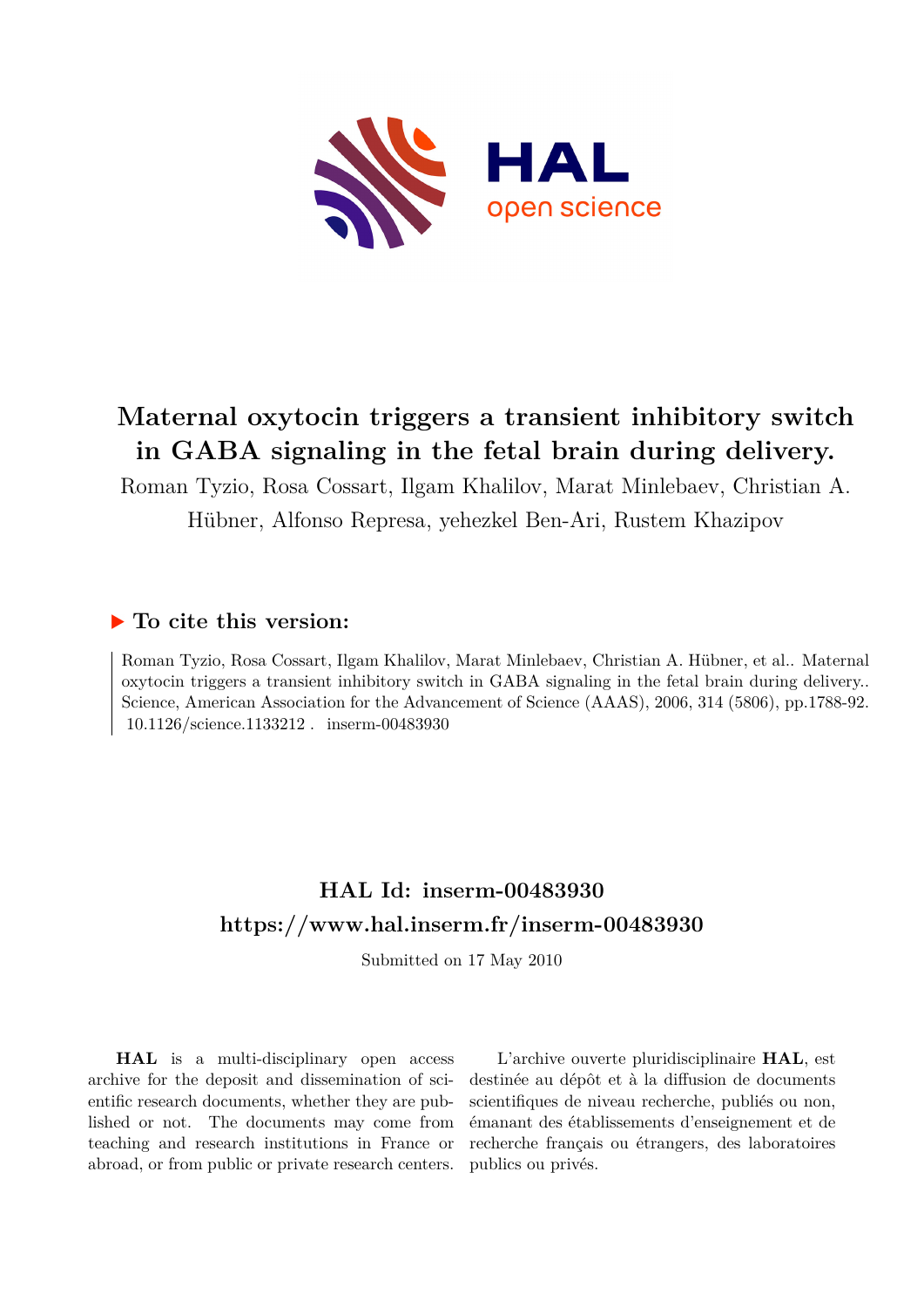



DOI: 10.1126/science.1133212 Science **314**, 1788 (2006); Roman Tyzio, et al. **Delivery Switch in GABA Signaling in the Fetal Brain During Maternal Oxytocin Triggers a Transient Inhibitory**

## **www.sciencemag.org (this information is current as of January 16, 2009 ): The following resources related to this article are available online at**

<http://www.sciencemag.org/cgi/content/full/314/5806/1788> version of this article at: **Updated information and services,** including high-resolution figures, can be found in the online

<http://www.sciencemag.org/cgi/content/full/314/5806/1788/DC1> **Supporting Online Material** can be found at:

found at: A list of selected additional articles on the Science Web sites **related to this article** can be

<http://www.sciencemag.org/cgi/content/full/314/5806/1788#related-content>

<http://www.sciencemag.org/cgi/content/full/314/5806/1788#otherarticles> This article **cites 31 articles**, 13 of which can be accessed for free:

This article has been **cited by** 19 article(s) on the ISI Web of Science.

<http://www.sciencemag.org/cgi/content/full/314/5806/1788#otherarticles> This article has been **cited by** 14 articles hosted by HighWire Press; see:

<http://www.sciencemag.org/cgi/collection/neuroscience> **Neuroscience** This article appears in the following **subject collections**:

<http://www.sciencemag.org/about/permissions.dtl> **this article** in whole or in part can be found at: Information about obtaining **reprints** of this article or about obtaining **permission to reproduce**

registered trademark of AAAS. 2006 by the American Association for the Advancement of Science; all rights reserved. The title Science is a American Association for the Advancement of Science, 1200 New York Avenue NW, Washington, DC 20005. Copyright Science (print ISSN 0036-8075; online ISSN 1095-9203) is published weekly, except the last week in December, by the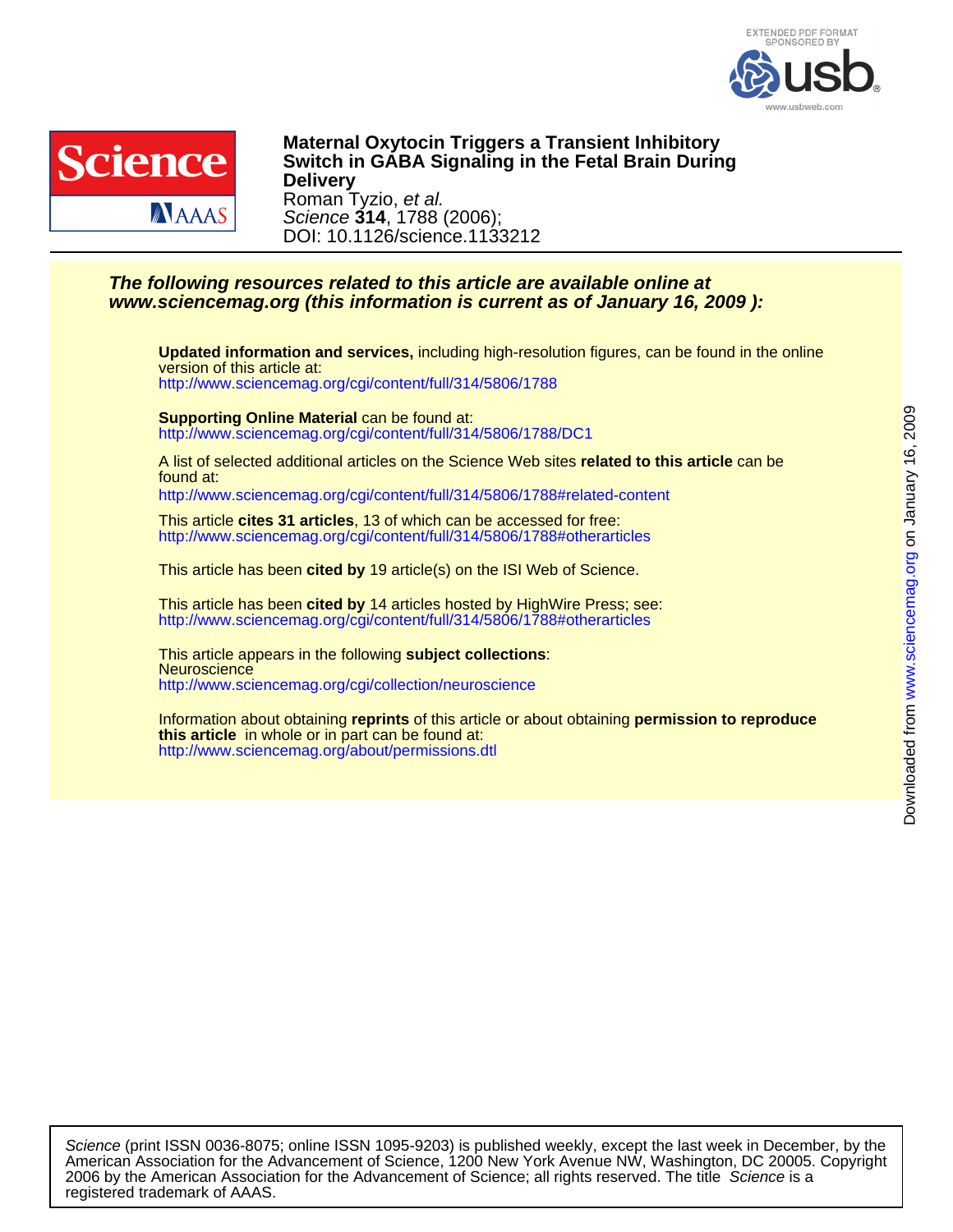## REPORTS

How is the LPFC activity related to the activity in MT+ in the task-irrelevant condition? The correlation coefficient between the task-irrelevance–related activity (28) in MT+ and the LPFC was –0.90. This is in accord with the view that when the LPFC is activated, it provides direct or indirect inhibitory control on the activity of MT+.

One might think that the low performance at the 5% coherence ratio was obtained because, despite the instructions to focus on RSVP task performance, the participants may have tried to find a coherent motion direction or to detect whether coherent motion was presented. If these motion tasks are difficult, they may leave fewer resources available for the RSVP task. However, this is not likely. If the participants engaged in the search for motion direction, this task should be hardest at 0% coherence and therefore, the lowest RSVP performance should have occurred at 0% and not at 5% coherence. Second, if the participants engaged in motion detection, this task should be hardest at 5% coherence because indecision may be greatest near the coherent motion threshold, and thus in accordance with the observed RSVP performance result. However, the lowest blood oxygen level–dependent (BOLD) activity was observed at 5% coherence ratio in the LPFC and cannot be directly explained by this possibility.

The results of the present study demonstrate two important points. First, a weak taskirrelevant stimulus feature that is below but near the perceptual threshold more strongly activates the visual area (MT+) that is highly related to the stimulus feature and more greatly disrupts task performance. There was a tendency for activity in the posterior occipitotemporal sulcus (pOTS)  $(29, 30)$  and the left angular gyrus  $(31)$ , which are sensitive to letters and words and may be related to the RSVP task, to be lower at the 5% coherence than at the other coherent motion ratios. This contradicts the general view that irrelevant signals that are stronger in stimulus properties have a greater influence on the brain and performance and that the influence of a subthreshold stimulus is smaller than that of a suprathreshold stimulus.

Second, the results may reveal important bidirectional interactions between a cognitive controlling system and the visual system. The LPFC, which has been suggested to provide inhibitory control on task-irrelevant signals (22–26), may have a higher detection threshold for incoming signals than the visual cortex. Task-irrelevant signals around the threshold level may be sufficiently strong to be processed in the visual system but not strong enough for the LPFC to notice and, therefore, to provide effective inhibitory control on the signals (Fig. 4A). In this case, such signals may remain uninhibited, take more resources for a taskirrelevant distractor, leave fewer resources for a given task (32, 33), and disrupt task performance more than suprathreshold signals. On the other

hand, suprathreshold coherent motion may be noticed, may be given successful inhibitory control by the LPFC, and may leave more resources for a task (Fig. 4B) (22–26). This mechanism may underlie the present paradoxical finding that subthreshold task-irrelevant stimuli activate the visual area strongly and disrupt task performance more than some suprathreshold stimuli. It could also be one of the reasons why subthreshold stimuli often lead to relatively robust effects (2, 11, 14).

#### References and Notes

- 1. S. He, P. Cavanagh, J. Intriligator, Nature 383, 334 (1996). 2. T. Watanabe, J. E. Nanez, Y. Sasaki, Nature 413, 844 (2001).
- 3. J. K. O'Regan, R. A. Rensink, J. J. Clark, Nature 398, 34 (1999).
- 4. A. Mack, I. Rock, Inattentional Blindness (MIT Press, Cambridge, MA, 1998).
- 5. M. M. Chun, J. Exp. Psychol. Hum. Percept. Perform. 23, 738 (1997).
- 6. V. Stuphorn, J. D. Schall, Nat. Neurosci. 9, 925 (2006).
- 7. R. Blake, R. Fox, Nature 249, 488 (1974).
- 8. S. H. Lee, R. Blake, D. J. Heeger, Nat. Neurosci. 8, 22 (2005).
- 9. N. K. Logothetis, J. D. Schall, Science 245, 761 (1989).
- 10. S. Dehaene et al., Nature 395, 597 (1998).
- 11. M. Bar, I. Biederman, Psychol. Sci. 9, 464 (1998).
- 12. J. D. Haynes, G. Rees, Nat. Neurosci. 8, 686 (2005).
- 13. A. Sahraie, M. Milders, M. Niedeggen, Vision Res. 41, 1613 (2001).
- 14. A. R. Seitz, T. Watanabe, Nature 422, 36 (2003).
- 15. M. Niedeggen, A. Sahraie, G. Hesselmann, M. Milders, C. Blakemore, Brain Res. Cogn. Brain Res. 13, 241 (2002). 16. Materials and methods are available as supporting
- material on Science Online.
- 17. W. T. Newsome, E. B. Pare, J. Neurosci. 8, 2201 (1988).
- 18. G. Rees, K. Friston, C. Koch, Nat. Neurosci. 3, 716 (2000).
- 19. J. Stroop, J. Exp. Psychol. 18, 643 (1935).
- 20. A. M. Treisman, G. Gelade, Cogn. Psychol. 12, 97 (1980).
- 21. S. R. Friedman-Hill, L. C. Robertson, R. Desimone, L. G. Ungerleider, Proc. Natl. Acad. Sci. U.S.A. 100, 4263 (2003).
- 22. R. Dias, T. W. Robbins, A. C. Roberts, Nature 380, 69 (1996).
- 23. J. M. Fuster, The Prefrontal Cortex: Anatomy, Physiology, and Neurophysiology of the Frontal Lobe (Lippincott-Raven, New York, ed. 3, 1997).
- 24. R. T. Knight, W. R. Staines, D. Swick, L. L. Chao, Acta Psychol. (Amst.) 101, 159 (1999).
- 25. J. G. Kerns et al., Science 303, 1023 (2004).
- 26. A. W. MacDonald III, J. D. Cohen, V. A. Stenger, C. S. Carter, Science 288, 1835 (2000).
- 27. In the control condition in which motion was taskrelevant (Fig. 3B, green), no significant difference was found between any pair of coherence levels.
- 28. Task-irrelevance–related activity is defined as a BOLD signal amount in the task-relevant condition subtracted from that in the task-irrelevant condition, for each motion coherence and for each cortical area.
- 29. M. Ben-Shachar, R. F. Dougherty, G. K. Deutch,
- B. A. Wandell, Cereb. Cortex 10.1093/cercor/bhl071 (2006). 30. S. Dehaene, L. Cohen, M. Sigman, F. Vinckier, Trends Coan. Sci. 9, 335 (2005).
- 31. A. M. Callan, D. E. Callan, S. Masaki, Neuroimage 28, 553 (2005).
- 32. R. Desimone, J. Duncan, Annu. Rev. Neurosci. 18, 193 (1995).
- 33. E. K. Miller, J. D. Cohen, Annu. Rev. Neurosci. 24, 167 (2001).
- 34. This study is funded by grants from NIH (R01 EY015980 and R21 EY017737), NSF (BCS-0345746, BCS-0549036, and BCS-PR04-137 Center of Excellence for Learning in Education, Science, and Technology), and the Human Frontier Science Program Organization (RGP18/2004) to T.W., and by grants from National Center for Research Resources (P41RR14075), the Mental Illness and Neuroscience Discovery Institute, the Athinoula A. Martinos Center for Biomedical Imaging, and the ERATO Shimojo Implicit Brain Function project to Y.S. We thank P. Cavanagh, Y. Kamitani, M. Kawato, I. Motoyoshi, J. Nanez, M. Sakagami, S. Shimojo, and the members of Vision Sciences Laboratory at Boston University for their
	- comments on the study and N. Ito and Y. Yotsumoto for technical assistance.

#### Supporting Online Material

www.sciencemag.org/cgi/content/full/314/5806/1786/DC1 Materials and Methods Figs. S1 and S2 References

31 July 2006; accepted 20 October 2006 10.1126/science.1133197

# Maternal Oxytocin Triggers a Transient Inhibitory Switch in GABA Signaling in the Fetal Brain During Delivery

Roman Tyzio,<sup>1</sup> Rosa Cossart,<sup>1</sup> Ilgam Khalilov,<sup>1</sup> Marat Minlebaev,<sup>1</sup> Christian A. Hübner,<sup>2</sup> Alfonso Represa, $^1$  Yehezkel Ben-Ari, $^{1\star}$  Rustem Khazipov $^1$ 

We report a signaling mechanism in rats between mother and fetus aimed at preparing fetal neurons for delivery. In immature neurons,  $\gamma$ -aminobutyric acid (GABA) is the primary excitatory neurotransmitter. We found that, shortly before delivery, there is a transient reduction in the intracellular chloride concentration and an excitatory-to-inhibitory switch of GABA actions. These events were triggered by oxytocin, an essential maternal hormone for labor. In vivo administration of an oxytocin receptor antagonist before delivery prevented the switch of GABA actions in fetal neurons and aggravated the severity of anoxic episodes. Thus, maternal oxytocin inhibits fetal neurons and increases their resistance to insults during delivery.

**D** elivery is a stressful event associated with high risks to the fetal brain (1); however, whether the fetal brain prepares for high risks to the fetal brain  $(1)$ ; however, whether the fetal brain prepares for

delivery remains largely unknown. We addressed this issue by studying  $\gamma$ -aminobutyric acid (GABA)–mediated (GABAergic) signaling in the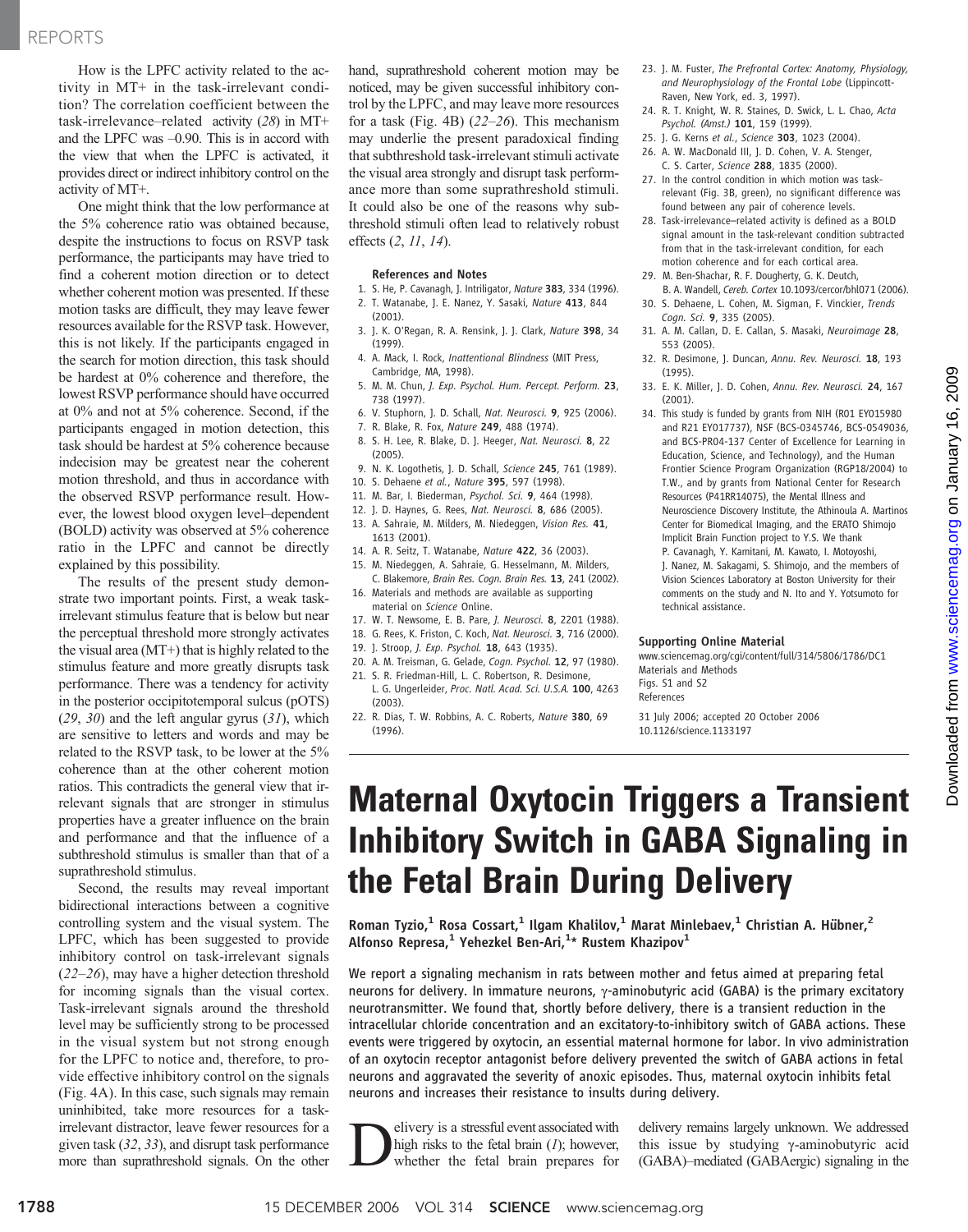rat hippocampus. GABA is the principal inhibitory neurotransmitter in the adult brain. However, during fetal and postnatal periods GABA has a depolarizing action (2–4) and provides the major, and often the only, excitatory synaptic input to immature neurons (5). Excitatory action of GABA is due to elevated intracellular chloride and depolarized value of the GABA type A (GABAA) reversal potential  $(E_{\text{GABA}})$  (6–10). Excitatory GABA is pivotal in control of neuronal firing, generation of the primitive patterns of activity, intracellular calcium signaling, and neuronal development (2, 3). GABA signaling is therefore expected to be an essential element in physiological adaptation to stress during delivery.

To characterize the properties of GABA signaling during the perinatal period, we used cellattached recordings from fetal and neonatal rat hippocampal slices [from embryonic day (E) 18 to postnatal day (P) 5; term is E21] (11). During fetal (E18 and E19) and postnatal periods (P1 to P5), activation of GABA<sub>A</sub> receptors increased the firing

<sup>1</sup>Institut de Neurobiologie de la Méditerranée, INSERM U29, Université de la Méditerranée, Campus Scientifique de Luminy, Boite Postale 13, 13273 Marseille Cedex 09, France. <sup>2</sup>Institut für Humangenetik, Universitätsklinikum Hamburg-Eppendorf, 20251 Hamburg, Germany.

\*To whom correspondence should be addressed. E-mail: ben-ari@inmed.univ-mrs.fr

A D  $(mV)$ 40  $15pA$ 30  $100 \text{ ms}$ DF<sub>GABA</sub> E21  $(%)$ +SSR126768A  $20$  $10$  $E_m$ E<sub>18</sub> E18 E20 P<sub>0</sub>  $P<sub>1</sub>$  $P3$ P5  $-10$ Age (days) Е в E18  $(m)$ Cell-attached  $-70$ GABA 1 uM  $E_{m}$  $-80$ Nman  $-90$  $\frac{11}{20}$  ms E20  $(Vp, mV)$ GABA 1 uM + Picrotoxin 100 uM  $-130$  $2 pA$   $\frac{1}{20}$  ms C E21 GABA 1 µM  $-(pA)$ F  $- Vp$  (mV)  $\mu$ E21  $(mV)$ **J'V'Turo**"  $.1.0$ 50 mm  $-40$  $-100$ Thurs EGABA  $0.5$ 1 pA  $-60$  $50 \text{ ms}$ E18  $-80$  $-80$ 40 60 80  $-60$  $-Vp$  (mV)  $-0.5$  $-100$ E18  $-1.0$ 

of action potentials in the majority of CA3 pyramidal cells [Fig. 1A; also (6, 7, 12)]. However, during a brief period extending from E20 to day of birth (P0), the proportion of cells excited by GABA sharply decreased. The loss of the excitatory effect of GABA peaked at E21  $\lceil$  to 2 hours before delivery (Fig. 1A)].

The action of GABA depends on the direction of the transmembrane current elicited by GABA, its driving force  $(DF_{\text{GABA}})$  being the difference between  $E_{\text{GABA}}$  and resting membrane potential  $(E<sub>m</sub>)$ . Positive values of  $DF<sub>GABA</sub>$  determine excitatory actions of GABA in immature neurons  $(2, 3, 6, 7)$ . To estimate  $DF<sub>GABA</sub>$ , we used cellattached recordings of single GABAA channels (10) (Fig. 1, B to D), which affect neither  $E_{\text{GABA}}$ nor  $E_m$ . With 1  $\mu$ M GABA in the pipette solution, GABA<sub>A</sub> channels were observed in  $\sim$ 90% of patches ( $n = 553$ ) but not in the presence of the GABA<sub>A</sub> receptor antagonist picrotoxin [100  $\mu$ M;  $n = 25$  (Fig. 1B)]. We found that  $DF_{\text{GABA}}$  is strongly depolarizing in fetal and postnatal periods (Fig. 1D). However,  $DF_{\text{GABA}}$  negatively shifted during a brief near-term period (from E20 to P0), switching to a hyperpolarizing value of  $-8.4 \pm$ 2.5 mV at term [mean  $\pm$  SEM,  $n = 34$  (Fig. 1D)]. Thus, the disappearance of GABA-mediated excitation at term (Fig. 1A) coincides with a switch in polarity of GABA signals.



The perinatal changes in  $DF_{\text{GABA}}$  could be due to a negative shift of  $E_{\text{GABA}}$  or to a depolarizing shift of  $E_{\text{m}}$ . By using cell-attached recordings of single N-methyl-D-aspartate (NMDA) channels as voltage sensors  $(12, 13)$ , we found that during early fetal and postnatal periods  $E_m$  is  $-78.7 \pm 1.9$  mV  $(n = 42;$  pooled data for E18 and E19 and P1 to P5) [also  $(13, 14)$ ], but near term there is a small hyperpolarizing shift to  $-85.4 \pm 1.5$  mV [ $n = 14$  at birth (Fig. 1E)]. Knowing  $DF_{\text{GABA}}$  and  $E_{\text{m}}$ , we calculated  $E_{\text{GABA}}$  ( $E_{\text{GABA}} = DF_{\text{GABA}} + E_{\text{m}}$ ) and found that  $E_{\rm GABA}$  switches from  $-40$  mV at E18 to –92 mV at E21 and then returns to depolarizing values shortly after birth (Fig. 1F). This corresponds to a decrease in [Cl<sup>-</sup>]<sub>i</sub> (intracellular chloride concentration) from 18 mM to 4 mM (Fig. 1F).

Because GABA-induced depolarization raises  $\lceil Ca^{2+} \rceil$  (12, 15–18), we used a multibeam two-photon microscope to monitor  $[Ca^{2+}]_i$  changes in hundreds of CA3 neurons in slices loaded with the calcium indicator fura 2-AM (Fig. 2). The  $GABA_A$  receptor agonist isoguvacine (10  $\mu$ M) elicited a robust increase of  $[Ca^{2+}]$ <sub>i</sub> in the majority of neurons at E18 and at P2 to P4 [average of  $56 \pm 3\%$ , *n* values of 7 movies and 931 cells (Fig. 2, B to D)]. In contrast, at E21 to P0,  $\lceil Ca^{2+} \rceil$ increased in only  $31 \pm 6\%$  (*n* values of 10 movies and 1546 cells,  $P \le 0.01$ ) cells. Isoguvacine also decreased the frequency of spontaneous calcium

Fig. 1. Transient perinatal loss of the  $GABA_{A}$ mediated excitation. (A) Responses of CA3 pyramidal cells recorded in cell-attached mode to the GABAA agonist isoguvacine. Below, summary plot of the proportion of cells excited by isoguvacine during the perinatal period. There is a transient loss of the excitatory effect of isoguvacine near term. Red corresponds to the fetuses whose mothers received SSR126768A. [E21 corresponds to the early phase of delivery (1 to 2 hours before birth); P0 is the day of birth; pooled data from 146 neurons.] (B) Cellattached recordings of single GABAA channels with  $1 \mu$ M of GABA in patch pipette (top trace); the channels were not observed in the presence of the GABA<sub>A</sub> antagonist picrotoxin (100  $\mu$ M; bottom trace). (C) <sup>I</sup>-<sup>V</sup> relationships of the currents through GABAA channels in two cells at E21 and E18; their reversal potential corresponds to  $DF_{\text{GABA}}$ . (D) Summary plot of the age dependence of  $DF_{GABA}$  inferred from single GABA<sub>A</sub> channels recordings [mean  $\pm$ SEM; 209 CA3 pyramidal cells (○) and 17 neocortical pyramidal cells (□); 6 to 24 patches for each point]. Red indicates pretreatment with SSR126768A (n values are 25 hippocampal and 9 neocortical patches). (E) Age dependence of the resting membrane potential  $(E_m)$  of CA3 pyramidal cells inferred from the reversal of single NMDA channels recorded in cell-attached mode ( $n = 84$  cells; 4 to 12 patches for each point). (F) Age dependence of the GABAA reversal potential ( $E_{\text{GABA}} = E_{\text{m}} + DF_{\text{GABA}}$ ). There is a transient hyperpolarizing shift of  $E_{\text{GABA}}$ near birth.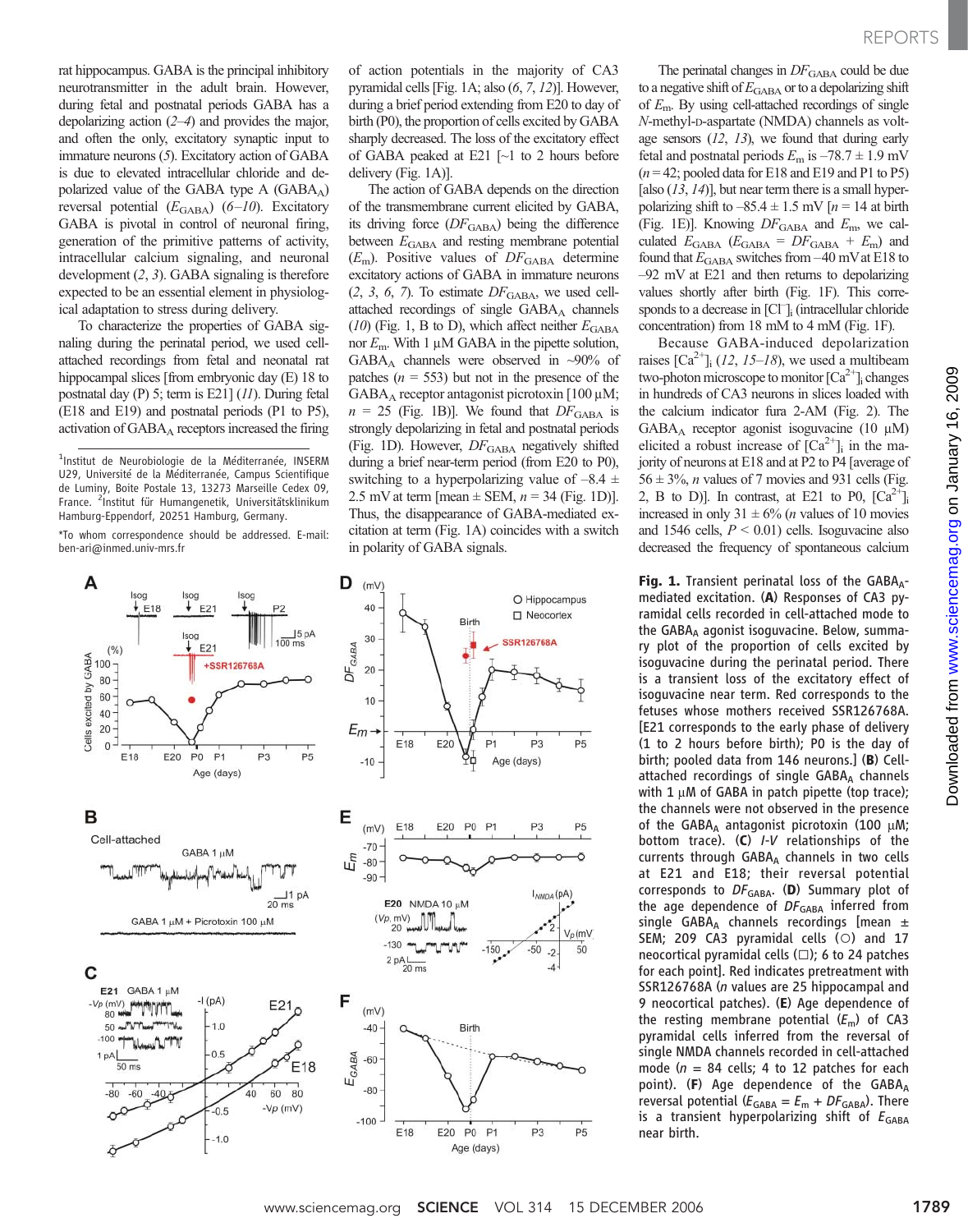### REPORTS

events in many neurons near term  $[9 \pm 2\%$  (Fig. 2)]. Thus, during delivery, the ability of GABA to increase  $[Ca^{2+}]$ <sub>i</sub> is significantly reduced.

What underlies the near-term switch in GABA actions? Because this phenomenon is not observed in fetal neurons grown in culture  $(8, 9)$ , we hypothesized that it is related to parturition and in particular to maternal hormones released during delivery. Parturition is initiated by a massive release of oxytocin (19). In addition to its pivotal role in parturition, there are also indications that oxytocin exerts multiple effects in the adult central nervous system (19–25). Maternal oxytocin easily crosses the placenta to reach the fetus (26), suggesting that oxytocin may be responsible for the hyperpolarizing switch in action of GABA in fetal neurons during delivery. With selective antibodies, we found a high density of oxytocin receptor immunoreactivity in the hippocampus and neocortex during the perinatal period (Fig. 3A and figs. S1 and S2). During cell-attached recordings from slices at E18 and P2, applications of oxytocin  $(1 \mu M)$  induced a negative shift in  $DF_{\text{GABA}}$  (Fig. 3, C and D) and suppressed GABA-mediated excitation (Fig. 3B). The effects of oxytocin were completely prevented by bath application of the selective oxytocin receptor antagonist atosiban (AT, 1 to 5  $\mu$ M) (Fig. 3D). At term, application of oxytocin did not cause a significant effect on the hyperpolarizing  $DF<sub>GABA</sub>$  (Fig. 3D), suggesting that the effects of exogenous oxytocin are occluded by the endogenous hormone. In keeping with this hypothesis, we found that atosiban switched  $DF_{\text{GABA}}$  from hyperpolarizing to depolarizing at term but not in

Fig. 2. Perinatal effects of  $GABA_A$  receptors activation on  $[Ca^{2+}]$ <sub>i</sub> in CA3 neurons. (A) Twophoton  $[Ca^{2+}]_i$  fluorescence image of the CA3 region from a P0 hippocampal slice loaded with fura 2-AM; scale bar indicates  $100 \mu m$ . (Right) Automatically detected contours of the cells. (B) Three types of  $[Ca^{2+}]$ <sub>i</sub> responses ( $\Delta$ F/F) to bath application of the GABAA agonist isoguvacine (10  $\mu$ M, 1 min): excited (red), inhibited (blue), or not affected (black) by isoguvacine (Isog). (C) Contour maps representing the distribution of different cellular responses to isoguvacine at E18, P0, and P5: excited (red), inhibited (blue), and not affected (open contours). Bottom histograms show the percentage of cells that are detected as being active on each movie frame corresponding to the above contour plots (140 ms per frame). Isoguvacine application (10  $\mu$ M) produces a significant increase in the fraction of active neurons at E18 and P5, whereas it slightly decreased the activity at birth. (D) Histograms of the averaged fraction of imaged neurons excited (top) or inhibited or nonaffected (bottom) by isoguvacine at different ages (for PO,  $n$  values of 10 movies and 1546 cells; for E18, *n* values of 2 movies and 375 cells; and for P5, n values of 3 movies and 328 cells; \*P < 0.01). Error bars indicate SEM.

fetal and postnatal neurons (Fig. 3D). Moreover, intracardial perfusion of E21 fetuses with artificial cerebrospinal fluid (ACSF, to wash out endogenous hormone) produced a similar shift of  $DF_{\text{GABA}}$  from hyperpolarizing to depolarizing (fig. S3). Addition of  $1 \mu M$  oxytocin at the end of the perfusion restored hyperpolarizing values of  $DF<sub>GABA</sub>$  (fig. S3). Therefore, endogenous oxytocin is present in slices at term and provides tonic activation of oxytocin receptors, leading to the shift of  $DF_{\text{GABA}}$ . We also found that the negative shift in  $DF_{\text{GABA}}$  from 38.4  $\pm$  6.2 mV (n = 8) to  $-7.2 \pm 2.2$  mV ( $n = 18$ ) occurred in E18 fetuses obtained from mothers treated with oxytocin  $(50 \,\mu g/kg)$  during 2 hours before cesarean delivery.

To directly measure the effects of oxytocin on [Cl– ]i , we used two-photon chloride imaging in slices loaded with a chloride-sensitive dye, MQAE (Fig. 3, E and F) (27). In E18 and P4 slices, oxytocin  $(1 \mu M)$  produced a significant increase in the baseline fluorescence signal in half of the imaged cells, indicating a strong reduction of  $\overline{[CI]}_i$ [average of 43  $\pm$  4%, *n* values of 10 movies and 1792 cells (Fig. 3F)], and the effect was prevented by atosiban  $(5 \mu M)$ ; reduction of  $[CI]_i$  in  $5 \pm 3\%$ <br>cells *n* values of 2 movies and 435 cells). Furcells, n values of 2 movies and 435 cells). Furthermore, incubation of P4 slices with oxytocin reversed the effect of isoguvacine on spontaneous calcium events  $[59 \pm 17\%$  imaged cells not activated by isoguvacine, n values of 3 movies and 228 cells (fig. S4)]. Thus, the effects of oxytocin fully matched the changes in GABA signaling occurring at term. This result indicates that oxytocin is sufficient to trigger changes of [Cl<sup>-</sup>]<sub>i</sub>.

To determine whether endogenous oxytocin is necessary for the near-term switch in the action of GABA, we treated pregnant rats orally with the selective oxytocin receptor antagonist SSR126768A (28) (1 mg/kg, starting from E20) and measured the consequences at term. Cell-attached recordings revealed major differences between treated and age-matched control pups, including strongly depolarizing values of  $DF_{\text{GABA}}$  (Fig. 1D, red circle) and a high proportion of cells excited by GABA (Fig. 1A, red circle). Similar effects were also observed in neocortical neurons, in which  $DF_{\text{GABA}}$ was  $-9.4 \pm 3.4$  mV in control rat pups ( $n = 8$ ) and  $28.3 \pm 3.7$  mV ( $n = 9$ ) in pups of mothers pretreated with SSR126768A (Fig. 1D). Thus, maternal oxytocin is necessary and sufficient to trigger the near-term switch in GABA action in the hippocampus and neocortex.

What are the mechanisms underlying the oxytocin-mediated reduction of [Cl– ]i at term? Because the NKCC1 chloride inward cotransporter is responsible for elevated  $\text{[CI]}_i$  in immature neurons (4, 7, 29, 30), we tested the effects of the selective NKCC1 antagonist bumetanide. We found that bumetanide  $(10 \mu M)$  produces a robust negative shift of  $DF_{\text{GABA}}$  and occludes the effects of oxytocin (fig. S5). The short latency of oxytocin actions (Fig. 3F) and the observation that blockade of oxytocin receptors does not alter chloride transporters gene expression (fig. S6) suggest that the hormone down-regulates NKCC1 activity.

Hypoxic-ischemic brain damage is a principal cause of newborn death and neurological impairment (1). We hypothesized that the excitatory-to-

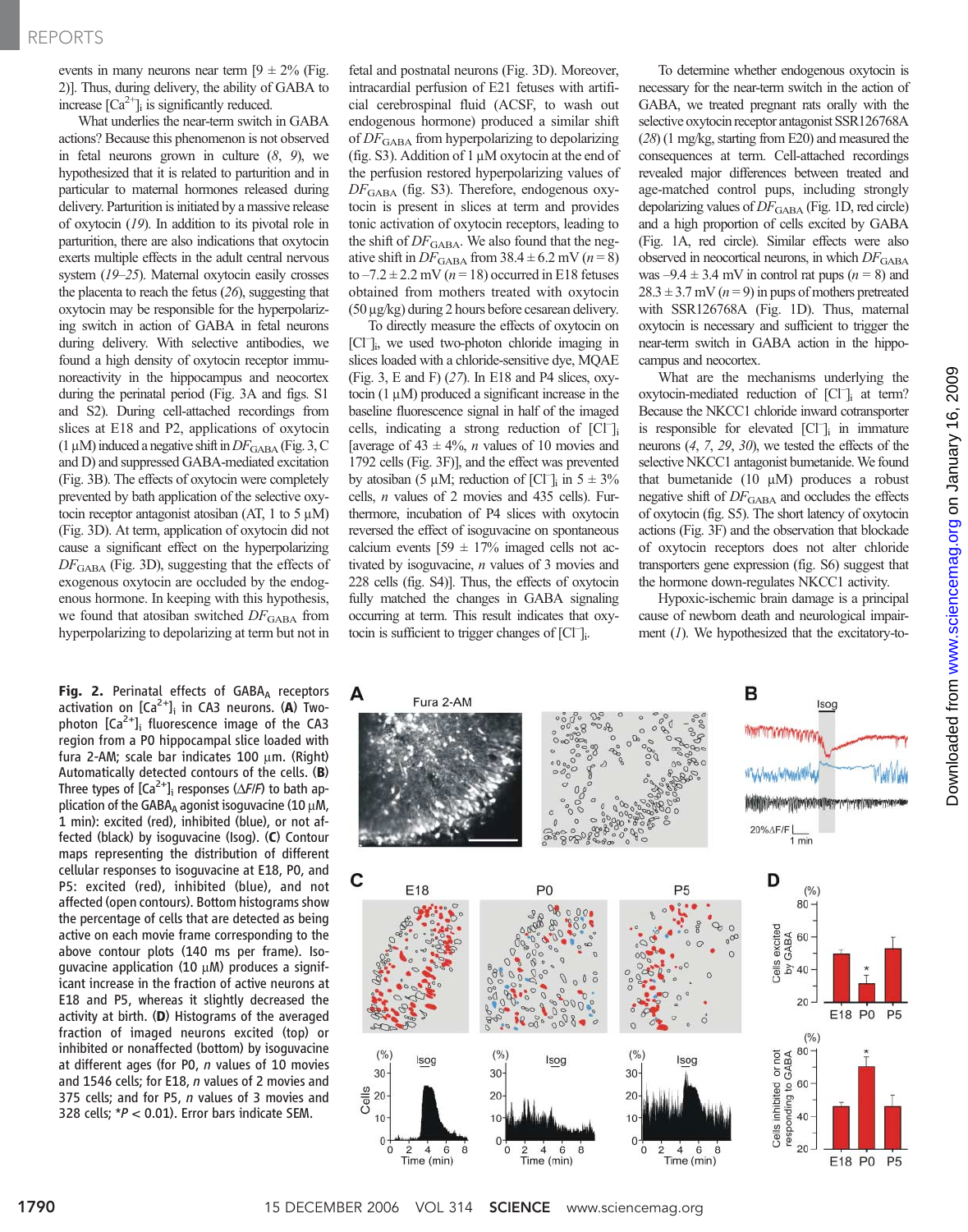inhibitory switch in GABA signaling reduces neuronal activity and metabolic demand, thus helping to protect fetal neurons from hypoxic insults (31). Episodes of anoxia and aglycemia were induced by superfusion with a solution in which oxygen was substituted for nitrogen and glucose was substituted for sucrose. The onset of anoxic depolarization (AD) that is an electrophysiological marker of neuronal death (31, 32) was measured by using extracellular field potential recordings in the intact hippocampi of E21 rats in vitro after various treatments in vivo to the mother and/or to the fetuses intracardially before the in vitro experiment (Fig 4). In control fetuses, AD occurred after  $55.6 \pm$ 1.4 min  $(n = 30)$  of perfusion with the anoxicaglycemic solution (Fig. 4). In the hippocampi



prepared from the fetuses intracardially perfused with atosiban (5  $\mu$ M; *n* = 15) or from the fetuses whose mothers received SSR126768A (1 mg/kg;  $n = 19$ ), AD onset was significantly accelerated to 44.1  $\pm$ 1.1 min ( $n = 34$ ;  $P < 0.01$ ). Bumetanide (10 µM) applied in the presence of the oxytocin receptor antagonists delayed AD to the control values (53.4  $\pm$ 1.7 min;  $n = 18$ ;  $P < 0.01$ ). Bumetanide (10 µM)

Fig. 3. Oxytocin causes a switch in  $GABA_A$ signaling from depolarizing to hyperpolarizing. (A) Oxytocin-receptor immunostaining of a P0 rat hippocampus; (inset) CA3 pyramidal cells layer. Bars, 200  $\mu$ m and (inset) 20  $\mu$ m. (B) Histograms of the proportion of cells excited by brief application of isoguvacine (Isog) in control and in the presence of oxytocin  $(1 \mu M)$  at E18 and P2 ( $n = 57$  cells). (C) I-V relationships of the currents through single GABAA channels recorded from two CA3 pyramidal cells at E18 in control and after addition of oxytocin  $(1 \mu M)$ . (D) Histograms of  $DF_{\text{GABA}}$  measured at E18, E21, and P2 in control conditions and in the presence of oxytocin  $(1 \mu M)$ , antagonist of oxytocin receptors atosiban (1 to 5  $\mu$ M), and oxytocin plus atosiban ( $n = 187$  cells). (E) Twophoton imaging of  $\text{[Cl]}_i$  in P4 hippocampal slice loaded with Cl<sup>-</sup> indicator MQAE. Scale bar, 100  $\mu$ m. (Right)  $\left[\text{CI}\right]_i$  fluorescence change<br>produced by oxytocin application. The intensity produced by oxytocin application. The intensity of the fluorescence signal increases, and [Cl<sup>-</sup>]; decreases, in the illustrated region. (F) Automatically detected contours of the cells imaged in (E), indicating the distribution of cells in which oxytocin application produced a significant decrease in [Cl– ]i (blue filled contours). On the right, chloride fluorescence changes  $(\Delta F/F)$ in four representative neurons. Time resolution is 100 ms per frame.

on January 16, 2009 [www.sciencemag.org](http://www.sciencemag.org) Downloaded from www.sciencemag.org on January 16, 2009 Downloaded from

Fig. 4. Blockade of oxytocin receptors decreases fetal brain resistance to anoxia-aglycemia at birth. (A) Representative traces to illustrate the effects of anoxic-aglycemic solution on extracellular field potential recordings from E21 intact hippocampi. Arrows indicate terminal AD that marks neuronal death. AD occurs earlier in the presence of SSR126768A (middle trace). Addition of bumetanide (10  $\mu$ M) occludes the effects of the antagonist and restores the initial delay (bottom trace). (B) Summary plot of the onset of AD in control, in the presence of the oxytocin receptors antagonists atosiban (AT, 5  $\mu$ M, fetal intracardial perfusion and SSR126768A (1 mg/kg to the mother), and after further addition of bumetanide (10  $\mu$ M). Each circle corresponds to one hippocampus





AT/SSR Bumetanide

126768A

 $0000$ 

 $\theta$ 

 $\overline{a}$